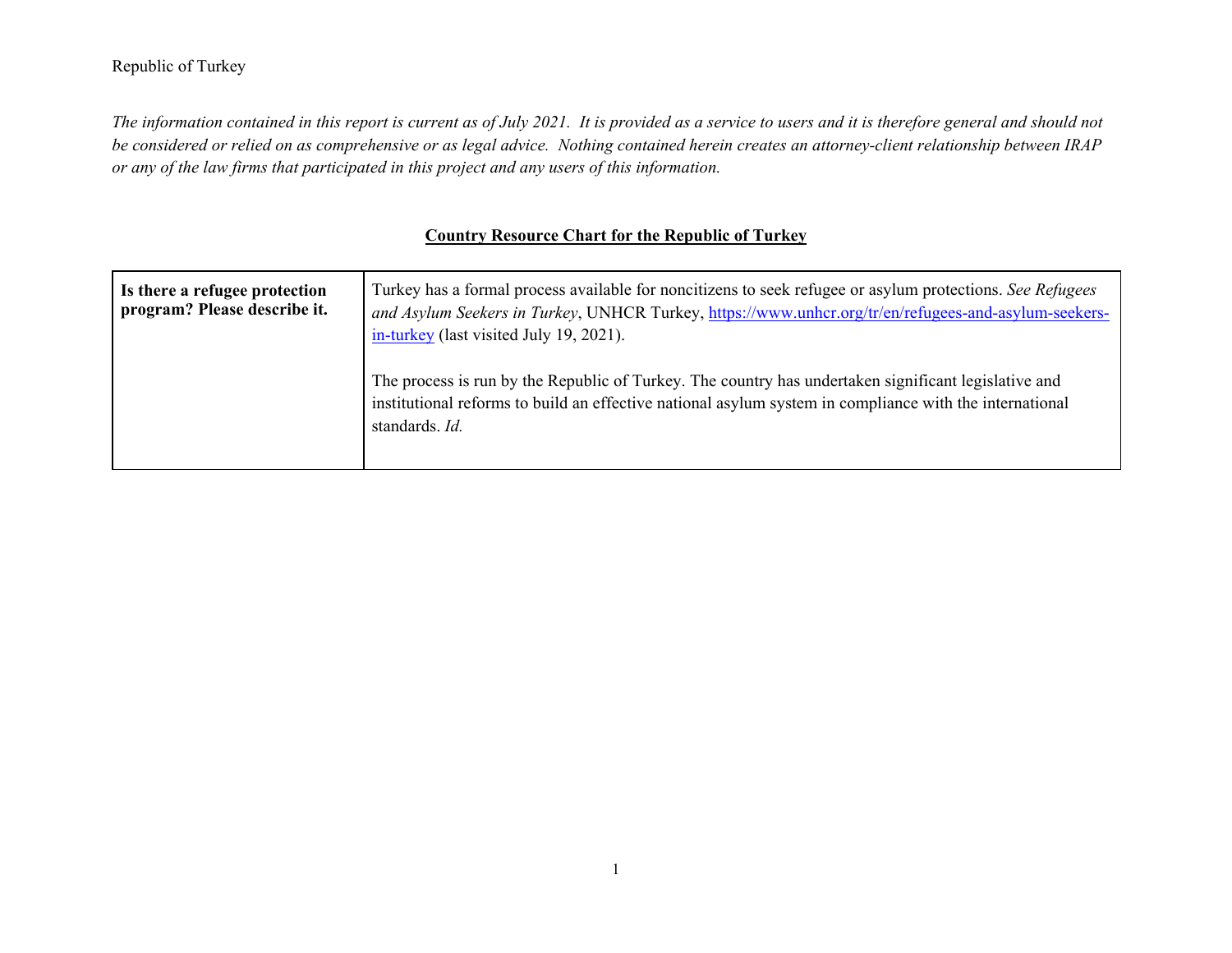|                                                                                                                             | The Republic of Turkey is part of the 1951 Refugee Convention and 1967 Protocol. Id. In order to comply<br>with international standards, Turkey enacted its first asylum law, the Law on Foreigners and International<br>Protection (LFIP) in 2013. Id. The LFIP established the Directorate General of Migration Management<br>(DGMM) as the main organization in charge of policy and proceedings for all foreigners in Turkey. Id. In<br>2014, Turkey also adopted the Temporary Protection Regulation, which sets out the rights, obligations, and<br>procedures for those who are granted temporary protection. Id.                                                                                                                        |
|-----------------------------------------------------------------------------------------------------------------------------|-------------------------------------------------------------------------------------------------------------------------------------------------------------------------------------------------------------------------------------------------------------------------------------------------------------------------------------------------------------------------------------------------------------------------------------------------------------------------------------------------------------------------------------------------------------------------------------------------------------------------------------------------------------------------------------------------------------------------------------------------|
|                                                                                                                             | However, according to the NGO, Asylum in Europe, single male asylum seekers from Afghanistan face<br>particular obstacles to accessing registration for temporary protection compared to other nationalities.<br>Asylum Information Database [AIDA], Country Report: Turkey, at 71 (2020),<br>https://asylumineurope.org/wp-content/uploads/2021/05/AIDA-TR_2020update.pdf. In particular, many<br>Provincial Directorates of Migration Management (PDMM) are reluctant to register Afghan asylum<br>applications. Id. This leaves Afghan refugees without an identity card, automatically excluding them from<br>access to education and healthcare services, freedom of travel, and increases their risk of deportation and<br>detention. Id. |
|                                                                                                                             | There is no public information as to whether the DGMM currently subscribes (or will in the future<br>subscribe) to a categorical approach in deeming certain countries as "safe countries" when making<br>determinations on temporary protection applications. <i>Id.</i> at 67. However, it seems that the DGMM<br>considers Iran and Pakistan to be safe third countries for Afghans entering Turkey. Id.                                                                                                                                                                                                                                                                                                                                     |
| Who runs any available refugee<br>protection program? Who<br>determines which applicants<br>qualify for refugee protection? | As of 2018, UNHCR stopped registering refugees wishing to apply for international protection in Turkey.<br>Registration and RSD with UNHCR, UNHCR Turkey, https://help.unhcr.org/turkey/information-for-non-<br>syrians/registration-rsd-with-unher/ (last visited July 26, 2021). Now, the LFIP provides that refugees are<br>obliged "to apply to the Provincial Directorates of Migration Management (PDMM) individually to be<br>registered under the provision of international protection procedures." National asylum procedures for<br>international protection, UNHCR Turkey, https://help.unhcr.org/turkey/information-for-non-<br>syrians/national-asylum-procedures-ip/ (last visited July 26, 2021).                               |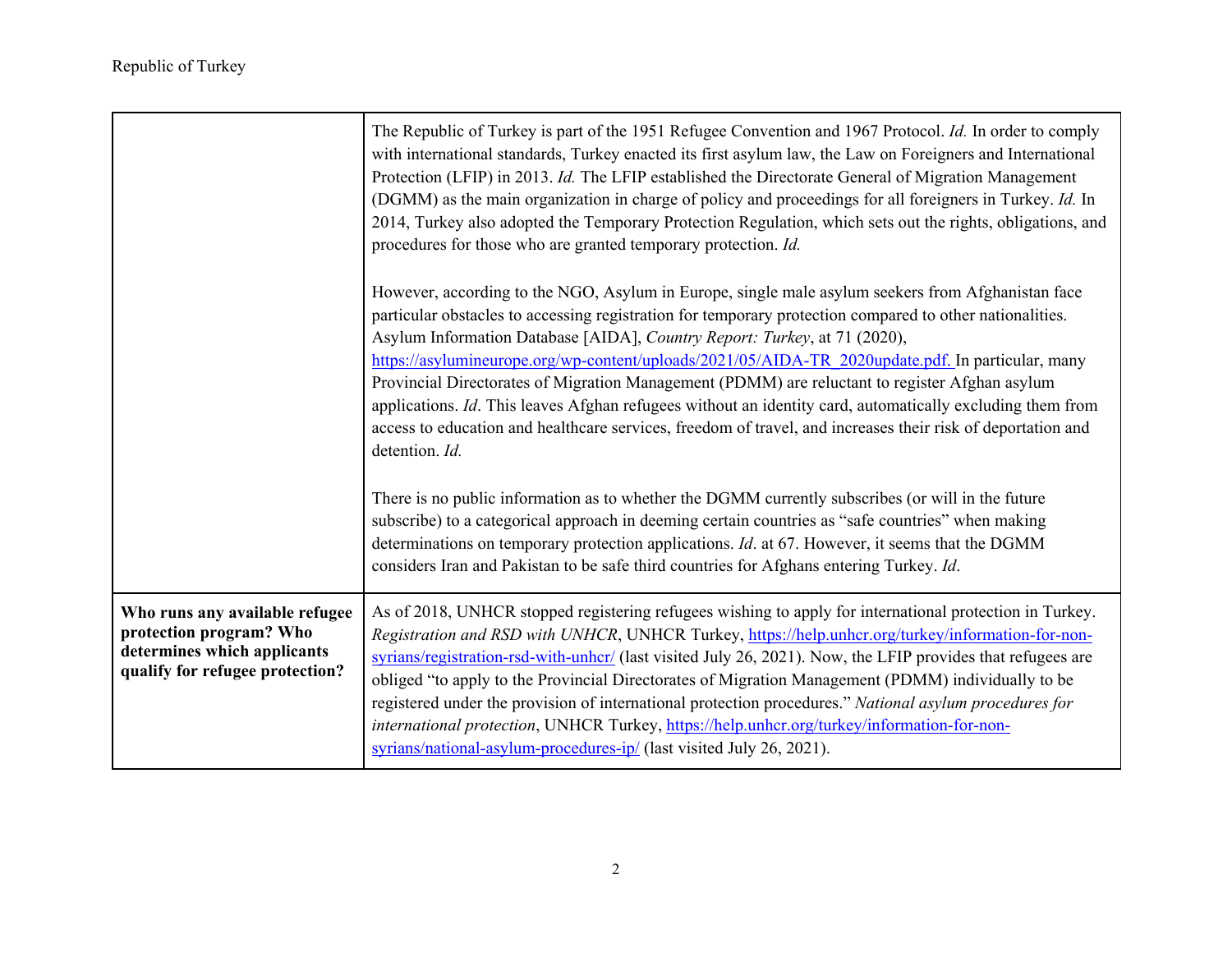| Is the refugee protection<br>program functional? For<br>example, how long does it take<br>for decisions to be issued?<br>What percentage of<br>applications are granted? | <b>Registration Process</b><br>During registration with PDMM, refugees are asked for information regarding their "reasons for leaving<br>[their] country of origin or former habitual residence; [their] experience following departure; and events<br>that led to the application." National asylum procedures for international protection, UNHCR Turkey,<br>https://help.unhcr.org/turkey/information-for-non-syrians/national-asylum-procedures-ip/ (last visited July<br>30, 2021).                                                                                                                                                                                                                                                                                                                                                                                                                                                                                                                                                                                                                                              |
|--------------------------------------------------------------------------------------------------------------------------------------------------------------------------|---------------------------------------------------------------------------------------------------------------------------------------------------------------------------------------------------------------------------------------------------------------------------------------------------------------------------------------------------------------------------------------------------------------------------------------------------------------------------------------------------------------------------------------------------------------------------------------------------------------------------------------------------------------------------------------------------------------------------------------------------------------------------------------------------------------------------------------------------------------------------------------------------------------------------------------------------------------------------------------------------------------------------------------------------------------------------------------------------------------------------------------|
|                                                                                                                                                                          | As per the law, PDMM conducts an in-person interview with refugees within thirty days of registering. Id.<br>(Turkish law requires that the "confidentiality" of a refugee's identity and the information they provide<br>"shall be respected." <i>Id.</i> )                                                                                                                                                                                                                                                                                                                                                                                                                                                                                                                                                                                                                                                                                                                                                                                                                                                                          |
|                                                                                                                                                                          | After registration with PDMM, and in accordance with the law, refugees should reside in the city assigned<br>to them. National asylum procedures for international protection, UNHCR Turkey,<br>https://help.unhcr.org/turkey/information-for-non-syrians/national-asylum-procedures-ip/ (last visited July<br>30, 2021). With registration, an International Protection Applicant ID (IPAID) is issued to each refugee<br>(one for each family member) that will allow them to legally stay in Turkey with the ID document. Id. Each<br>ID document contains the noncitizen refugee's ID number (99 xxxxxx), granting each refugee access to a<br>set of rights and services in Turkey. Id. In accordance with PDMM, refugees are obliged to maintain regular<br>contact with PDMM by reporting at scheduled intervals to sign themselves in ("signature duty"). Id.<br>Complying is important. Failing to fulfil signature duty, without a valid reason, can result in PDMM<br>considering a refugee's international protection application as implicitly withdrawn, issuing a decision<br>which needs to be appealed in Court. Id. |
|                                                                                                                                                                          | As per law, application assessment by the Directorate General of Migration Management (DGMM) is<br>finalized no later than six months after the date of a refugee's registration. Id. (However, this may take<br>longer. Id.) Decisions are made on an individual basis and family applications are evaluated as a single<br>application, with the decision being valid for the whole family. Id. A refugee's personal circumstances and<br>the current conditions in their country of origin are taken into consideration. Id.<br>See here for a visual representation of the steps.                                                                                                                                                                                                                                                                                                                                                                                                                                                                                                                                                 |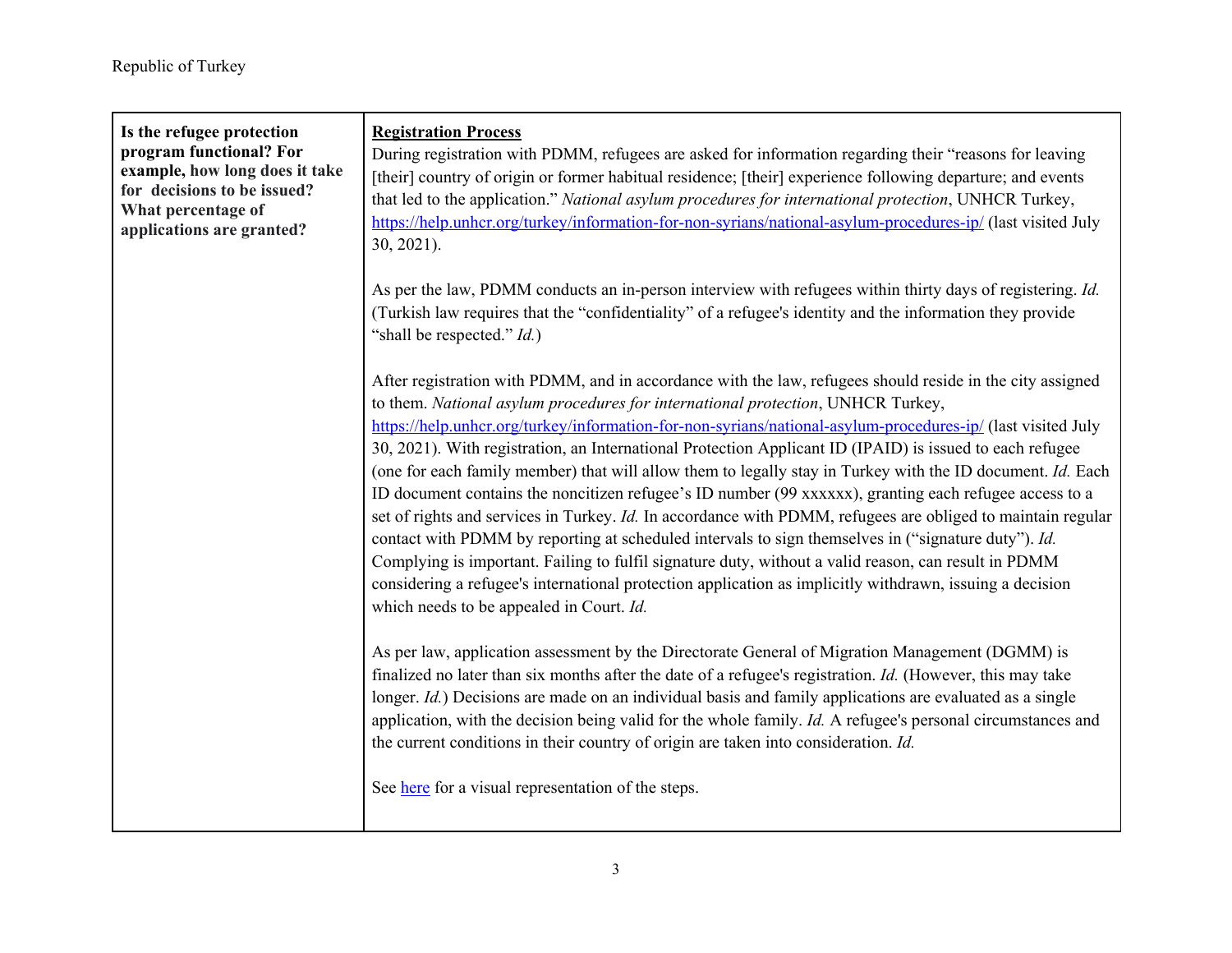|                                                                                                            | <b>Appeal Process</b><br>If a refugee's international protection application is rejected or has been considered withdrawn by<br>DGMM/PDMM, the negative decision can be appealed. <i>Id.</i> Appeals need to be submitted to the<br>International Protection Evaluation Commission (IPEC) within ten days, or alternatively to an<br>administrative court within thirty days of the date of the notification of the decision. Id. If a refugee's<br>application was considered in the accelerated procedure, or considered inadmissible, they can appeal the<br>negative decision to the administrative court within fifteen days. Id. If the negative decision is not appealed<br>within that time, it becomes final. Refugees can seek legal aid when appealing. Id. This aid is provided by<br>the Legal Aid Bureaus under each Bar Association in Turkey. Information can be found here. |
|------------------------------------------------------------------------------------------------------------|----------------------------------------------------------------------------------------------------------------------------------------------------------------------------------------------------------------------------------------------------------------------------------------------------------------------------------------------------------------------------------------------------------------------------------------------------------------------------------------------------------------------------------------------------------------------------------------------------------------------------------------------------------------------------------------------------------------------------------------------------------------------------------------------------------------------------------------------------------------------------------------------|
| Do refugees have a right to<br>work? A right to education? A<br>right to medical care? Please<br>describe. | <b>Right to Work</b><br>Working legally in the Republic of Turkey requires a work permit. See Working in Turkey, UNHCR<br>Turkey, https://help.unhcr.org/turkey/information-for-nonsyrians/livelihoods/ (last visited on July 27,<br>2021). Informal work, however, is against the law in Turkey. <i>Id.</i> But Article 17 of the Law on Foreigners<br>and International Protection provides that "[a]pplicants or status holders of international protection" have<br>the right to <i>formally</i> work in Turkey. Id.<br>Article 17 - (1) Foreigners who made an international protection claim according to Law of Foreigners and<br>International Protection, No. 6458 and final decision regarding the application is pending and conditional<br>refugees may apply for work permit or work permit exemption after six months from the date of                                         |
|                                                                                                            | application, and those under temporary protection after six months from the issuance date of temporary<br>international protection identity document. (2) For granting work permit or work permit exemption to the<br>foreigners, who are entitled to apply in the scope of first paragraph, Ministry of Interior's favorable opinion<br>shall be required. (3) Having a valid work permit and work permit exemption shall not confer an absolute<br>right of residence for those foreigners<br>See Law on Foreigners and International Protection (2013) 28615 (Turk.), available at<br>https://www.unhcr.org/tr/wp-content/uploads/sites/14/2017/04/LoFIP_ENG_DGMM_revised-2017.pdf.                                                                                                                                                                                                       |
|                                                                                                            | <b>Right to Education</b><br>All refugees in the Republic of Turkey have the right to education and can enroll in Turkish public schools<br>once they have received a foreigner's identification number. Education, UNHCR Turkey,<br>https://help.unhcr.org/turkey/information-for-non-syrians/education/ (last visited Aug. 4, 2021). Refugees                                                                                                                                                                                                                                                                                                                                                                                                                                                                                                                                              |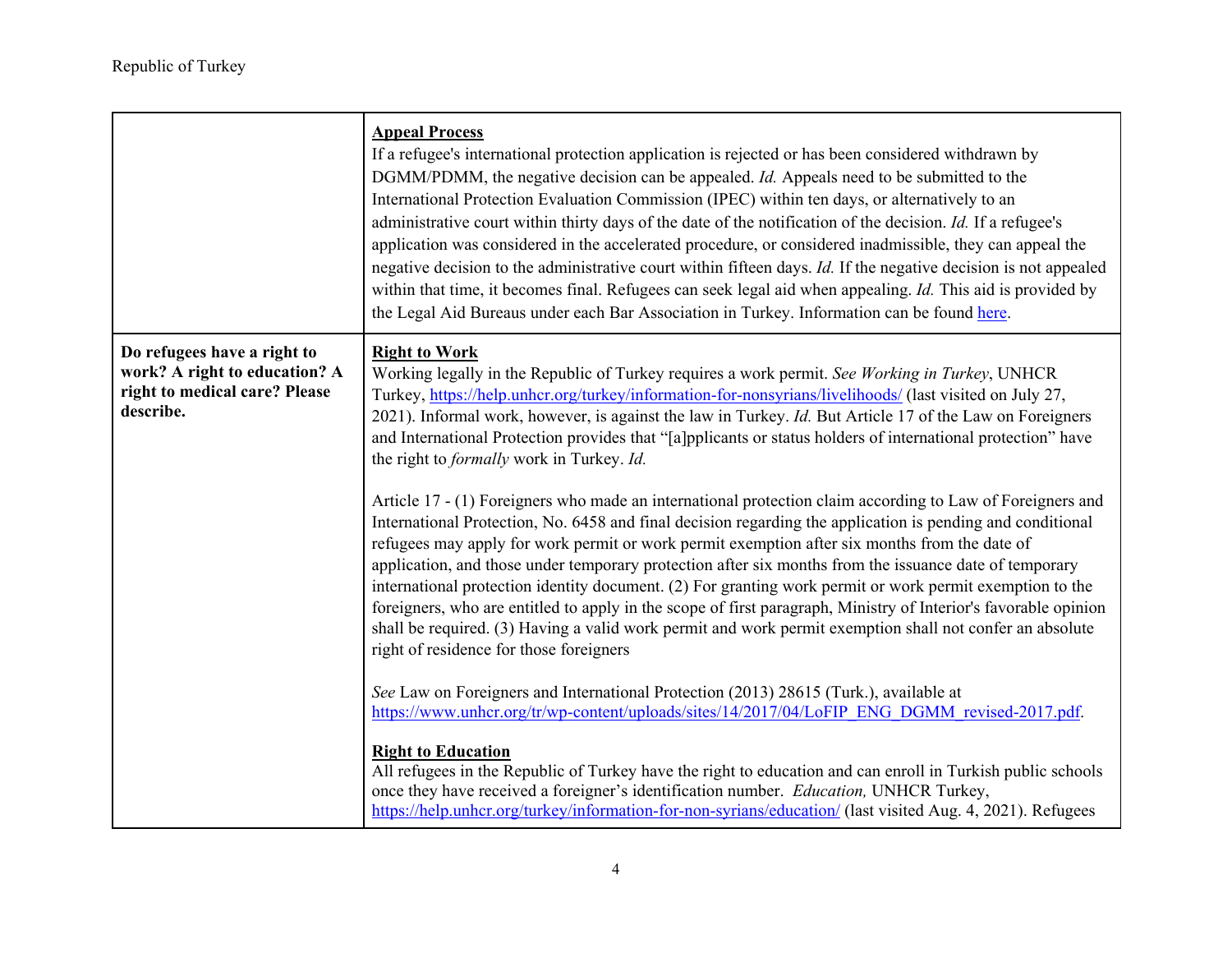| do not need to wait until their registration or refugee status determination procedures are completed to<br>enroll in school. Id. In addition to primary and secondary school, refugees can attend courses offered by<br>Public Education Centers, including Turkish language courses, that are free. Id.                                                                                                                                                                                                                                                                                                   |
|-------------------------------------------------------------------------------------------------------------------------------------------------------------------------------------------------------------------------------------------------------------------------------------------------------------------------------------------------------------------------------------------------------------------------------------------------------------------------------------------------------------------------------------------------------------------------------------------------------------|
| To enroll children in public schools, parents must go to the Provincial Directorate of the Ministry of<br>National Education and bring their registration with the Turkish authorities (foreigner's ID number) and<br>proof of residential address (obtained from mukhtar). Id.                                                                                                                                                                                                                                                                                                                             |
| <b>Right to Medical Care</b><br>Once refugees register with PDMM and receive their identification document (as long as it is an<br>international protection applicant or beneficiary identification document with a number starting with 99),<br>they are eligible for medical assistance—on par with Turkish citizens—under the General Health Insurance<br>provided by the Social Security Institution. <i>Medical and psychological assistance</i> , UNHCR Turkey,<br>https://help.unhcr.org/turkey/information-for-non-syrians/medical-and-psychological-assistance/ (last<br>visited Aug. $4, 2021$ ). |
| Registered refugees can access public health centers in their province for primary health services free of<br>charge. Id. Unregistered refugees can only access hospital emergency services free of charge. Id. However,<br>they can also go to private hospitals and clinics, but these services will not be free of charge. Id.                                                                                                                                                                                                                                                                           |
| With their international protection applicant or beneficiary identification document, registered refugees only<br>have to pay 20% of the total cost of medicines prescribed to them (as is the case for all Turkish citizens). Id.                                                                                                                                                                                                                                                                                                                                                                          |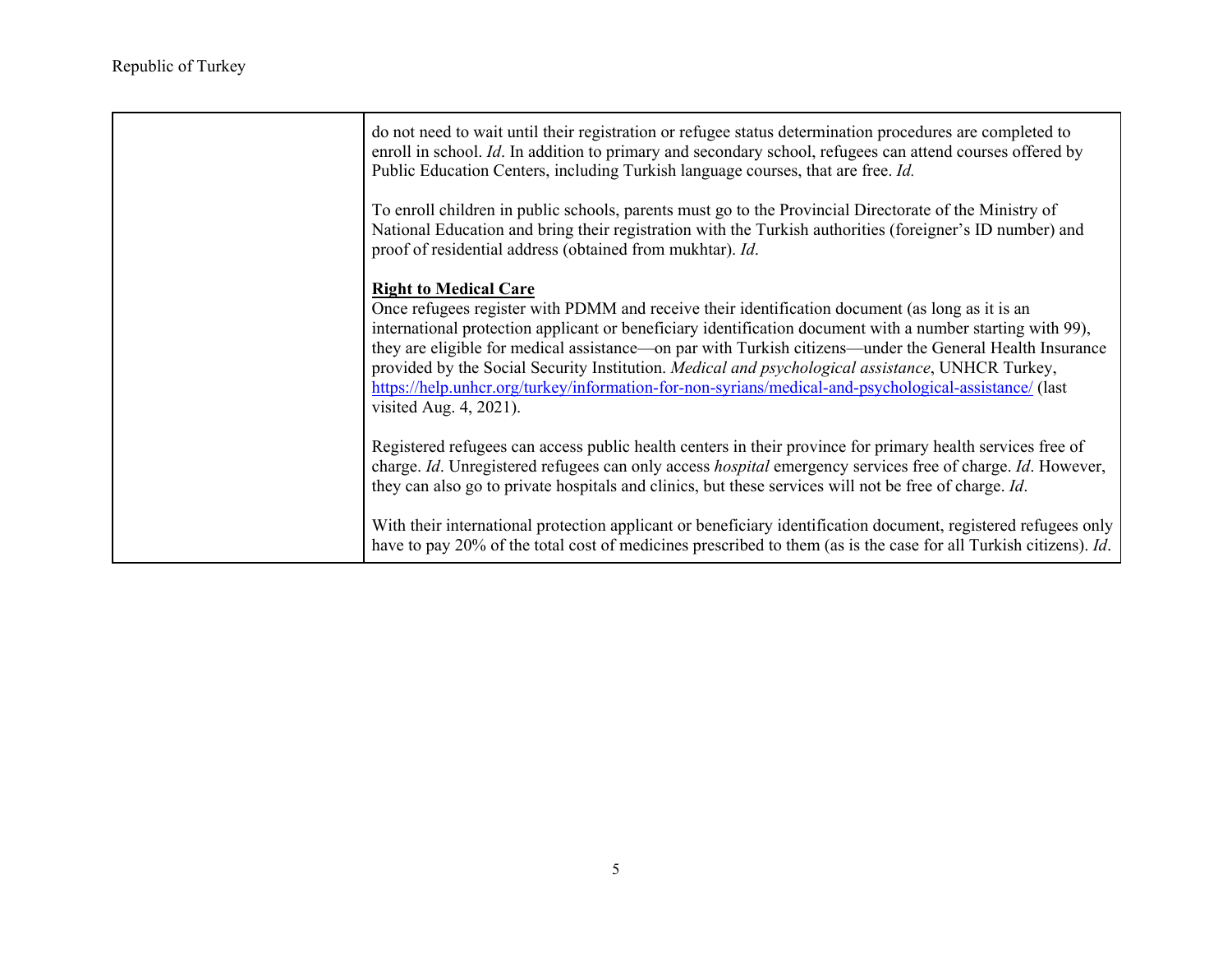| Are those seeking refugee<br>protection free to live freely or<br>forced to reside in camps?                                                                                                                                                          | International protection applications are received by all provinces in Turkey. Registration and RSD with<br>UNHCR, UNHCR Turkey, https://help.unhcr.org/turkey/information-for-non-syrians/registration-rsd-with-<br>unher/ (last visited July 26, 2021). However, under law, refugees are not allowed to permanently stay in<br>some provinces. Id. These include, Edirne, Kirklareli, Tekdirdag, Istanbul, Kocaeli, Bursa, Izmir, Aydin,<br>Mugla, Antalya, Ankara, Bartin, Osmaniye, Tunceli, Bingöl, Diyarbakir, Mus, Bitlis, and Rize. See id. If a<br>refugee applies within one of the provinces where residence is not allowed, they will be referred to a<br>province where longer-term residence is regulated. Id.<br>Turkey's Temporary Protection Regulation authorizes the Directorate General of Migration Management<br>(DGMM) to build camps to accommodate temporary protection beneficiaries. Housing: Turkey, Asylum<br>Information Database, https://asylumineurope.org/reports/country/turkey/content-temporary-<br>protection/housing/ (last visited Aug. 5, 2021). The camps are officially referred to as "Temporary<br>Accommodation Centres." Id. The DGMM is authorized to determine whether a temporary protection<br>beneficiary will be referred to a camp or allowed to reside outside of the camps on their own means. Id. As<br>of April 2021, Turkey has seven open camps, spread across five provinces: one in Adana, three in Hatay,<br>one in Kahramanmaras, one in Kilis, and one in Osmaniye. See id.; Temporary Protection, Republic of<br>Turley Ministry of Interior, https://en.goc.gov.tr/temporary-protection27 (last visited Aug. 5, 2021). |
|-------------------------------------------------------------------------------------------------------------------------------------------------------------------------------------------------------------------------------------------------------|-------------------------------------------------------------------------------------------------------------------------------------------------------------------------------------------------------------------------------------------------------------------------------------------------------------------------------------------------------------------------------------------------------------------------------------------------------------------------------------------------------------------------------------------------------------------------------------------------------------------------------------------------------------------------------------------------------------------------------------------------------------------------------------------------------------------------------------------------------------------------------------------------------------------------------------------------------------------------------------------------------------------------------------------------------------------------------------------------------------------------------------------------------------------------------------------------------------------------------------------------------------------------------------------------------------------------------------------------------------------------------------------------------------------------------------------------------------------------------------------------------------------------------------------------------------------------------------------------------------------------------------------------------------------------------------------|
| Does a grant of refugee<br>protection result in a pathway<br>to permanent status? In other<br>words, can a refugee eventually<br>become a citizen? Is there<br>another form of legal<br>permanent status available for<br>people with refugee status? | Turkish law does not grant refugees the right to stay and settle down in Turkey long-term and obtain<br>Turkish citizenship. Refugee Rights Turkey [MHD], International Protection Procedure In Turkey<br>Rights and Obligations: Questions & Answers, at 3 (2017), https://www.mhd.org.tr/images/yayinlar/MHM-<br>14.pdf. Once a refugee's application for international protection status is granted, they are allowed to<br>remain in Turkey indefinitely, even if they are unable to find another country for long-term settlement. Id.<br>According to the Turkish Citizenship Act No. 5901, foreign citizens can only naturalize as Turkish citizens<br>by (1) residing in Turkey for five years, (2) marrying a Turkish citizen, or (3) claiming exceptional<br>circumstances (reserved for foreigners who contribute to the "scientific, economic, cultural, social and<br>sportive progress of Turkey"). See Asylum Information Database [AIDA], Country Report: Turkey, at 129<br>(2020), https://asylumineurope.org/wp-content/uploads/2021/05/AIDA-TR_2020update.pdf. However, time<br>spent in Turkey under a Temporary Protection Identification Document does not count towards the five<br>year requirement under the first procedure. Id at 153.                                                                                                                                                                                                                                                                                                                                                                                                                         |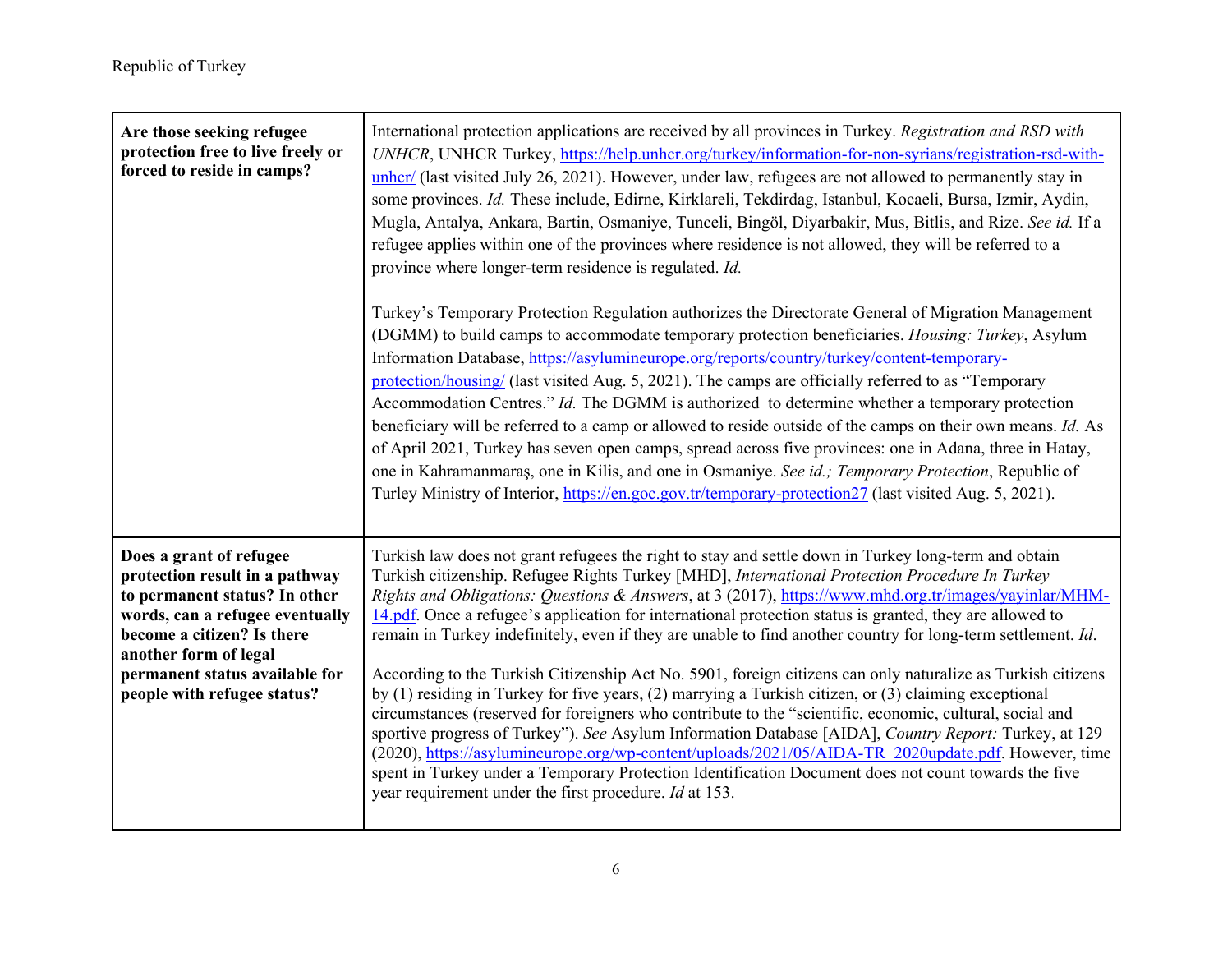| Does the country offer<br>temporary protections available<br>other than refugee status? If so,<br>what are they?  | It seems that the only status offered is that of being under temporary international protection.                                                                                                                                                                                                                                                                                                                                                                                                                                                                                                                                                                                                                                                                                                                                                                                                                                                                                                                                                                                                                                                                                                                                                                                                                                                                                                                                                                                                                                                                                                                                                                                                                                                                                                                                                                                                                                                                               |
|-------------------------------------------------------------------------------------------------------------------|--------------------------------------------------------------------------------------------------------------------------------------------------------------------------------------------------------------------------------------------------------------------------------------------------------------------------------------------------------------------------------------------------------------------------------------------------------------------------------------------------------------------------------------------------------------------------------------------------------------------------------------------------------------------------------------------------------------------------------------------------------------------------------------------------------------------------------------------------------------------------------------------------------------------------------------------------------------------------------------------------------------------------------------------------------------------------------------------------------------------------------------------------------------------------------------------------------------------------------------------------------------------------------------------------------------------------------------------------------------------------------------------------------------------------------------------------------------------------------------------------------------------------------------------------------------------------------------------------------------------------------------------------------------------------------------------------------------------------------------------------------------------------------------------------------------------------------------------------------------------------------------------------------------------------------------------------------------------------------|
| What, if any, penalties are there<br>for people without status or<br>people who are denied refugee<br>protection? | <b>Criminal penalties</b><br>According to the Global Detention Project's Report on immigration detention in Turkey, Turkey's legal<br>framework appears to reflect a growing trend also found in some European countries who have<br>"decriminalised immigration violations in recent years." Global Detention Project [GDP], Country Report<br>Immigration Detention In Turkey: A Serial Human Rights Abuser And Europe's Refugee Gatekeeper<br>October, at 12 (2019), https://www.globaldetentionproject.org/wp-content/uploads/2019/10/ONLINE-<br>191024-Immigration-Detention-in-Turkey.pdf. Specifically, although "previous legislation provided for<br>criminal prosecution and prison sentences," for foreigners who are found to have violated Turkey's<br>immigration regulations, the LFIP does not include such provisions. Id.<br><b>Civil penalties</b><br>Article 102 of the Law on Foreigners and International Protection provides that "where other applicable<br>laws do not provide for a higher penalty," persons who violate immigration related regulations can be<br>subjected to any one of the following administrative fines:<br>(a) Two thousand Turkish Liras to foreigners that, in violation of Article 5, illegally enter into or<br>$\bullet$<br>exit from Turkey or, attempt to do so;<br>(b) One thousand Turkish Liras to those who have entered into Turkey despite an entry ban to<br>Turkey issued according to the first and second paragraphs of Article 9;<br>(c) One thousand Turkish Liras to those that do not leave Turkey within the period stipulated in the<br>$\bullet$<br>first paragraph of Article 56;<br>(c) One thousand Turkish Liras to those who have escaped during the actions set out in Articles 57,<br>58, 60 and 68.<br>See Law on Foreigners and International Protection (2013) 28615 (Turk.), available at<br>https://www.unhcr.org/tr/wp-content/uploads/sites/14/2017/04/LoFIP ENG DGMM revised-2017.pdf. |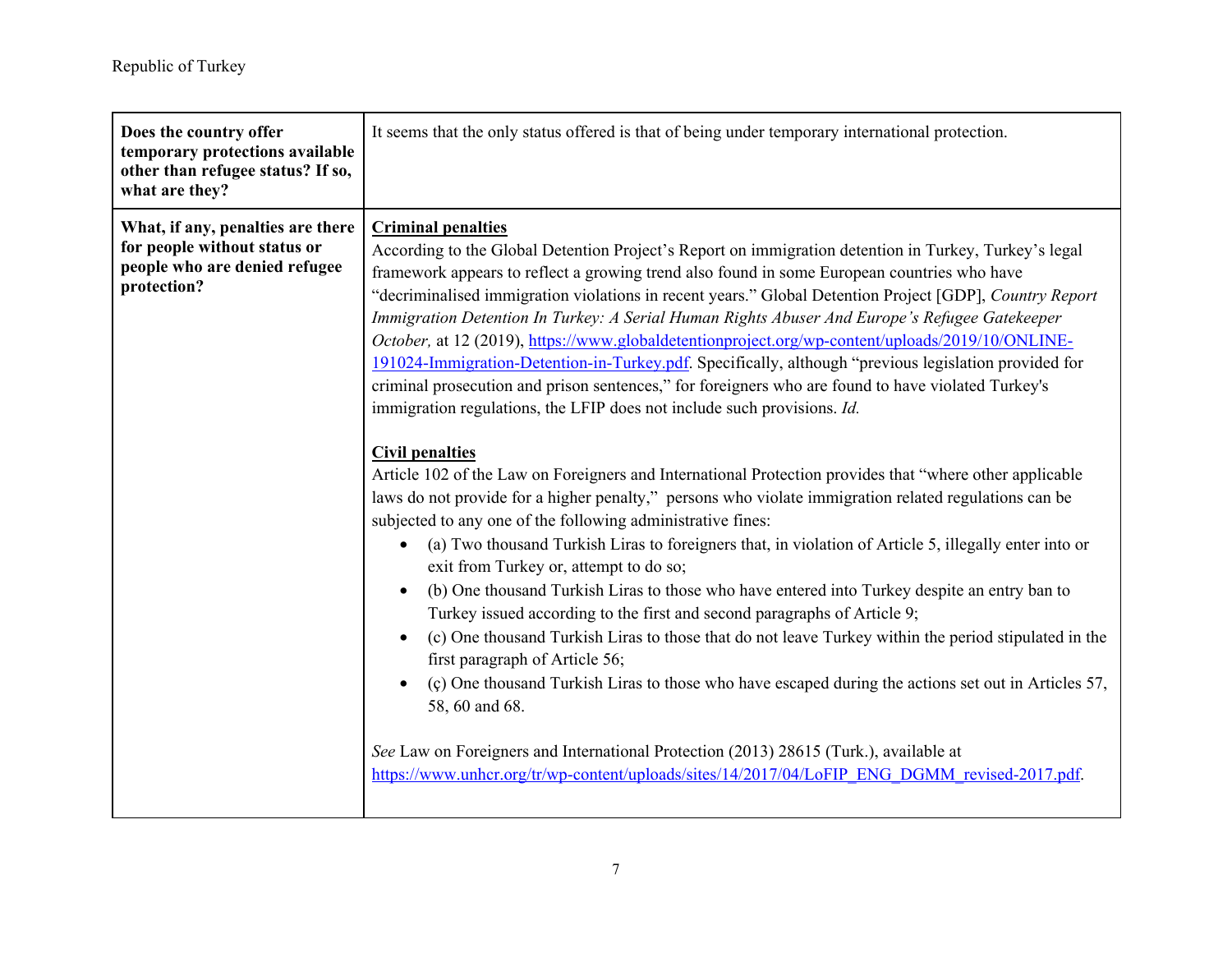| <b>Deportation</b><br>Article 52 of the Law on Foreigners and International Protection provides that "Foreigners may be removed<br>to their country of origin or a transit country or a third country by virtue of a removal decision," the process<br>for which is delineated in Article 53.                                                                                                                                                                                                                                                                                                                                                                                                                                                                                                                                                                                                                                                                                                                                                                                                                                                                                                                                                                                                                                                                                                                                                                          |
|------------------------------------------------------------------------------------------------------------------------------------------------------------------------------------------------------------------------------------------------------------------------------------------------------------------------------------------------------------------------------------------------------------------------------------------------------------------------------------------------------------------------------------------------------------------------------------------------------------------------------------------------------------------------------------------------------------------------------------------------------------------------------------------------------------------------------------------------------------------------------------------------------------------------------------------------------------------------------------------------------------------------------------------------------------------------------------------------------------------------------------------------------------------------------------------------------------------------------------------------------------------------------------------------------------------------------------------------------------------------------------------------------------------------------------------------------------------------|
| Article 54 delineates the persons who are subject to removal under the LFIP (edited to remove terrorism,<br>security, and criminal related conditions):<br>(c) submit untrue information and false documents during the entry, visa and residence permit<br>actions;<br>(e) has overstayed their visa or the visa exemption period for more than ten days or, whose visas are<br>cancelled;<br>(f) residence permits are cancelled;<br>$\bullet$<br>(g) overstayed the expiry date of the duration of their residence permit for more ten days without an<br>$\bullet$<br>acceptable reason;<br>(ğ) are determined to be working without a work permit;<br>$\bullet$<br>(h) breach the terms and conditions for legal entry into or exit from Turkey;<br>$\bullet$<br>(1) are determined to have entered into Turkey despite an entry ban to Turkey;<br>$\bullet$<br>(i) international protection claim has been refused; are excluded from international protection;<br>$\bullet$<br>application is considered inadmissible; has withdrawn the application or the application is<br>considered withdrawn; international protection status has ended or has been cancelled, provided<br>that pursuant to the other provisions set out in this Law they no longer have the right of stay in<br>Turkey after the final decision.<br>(j) fail to leave Turkey within ten days in cases where their residence permit renewal application<br>$\bullet$<br>has been refused. |
| Article 55, however, stipulates that a Removal decision shall not be issued "regardless of whether they are<br>within the scope of Article 54" under the following conditions:<br>(a) when there are serious indications to believe that they shall be subjected to the death penalty,<br>$\bullet$<br>torture, inhuman or degrading treatment or punishment in the country to which they shall be<br>returned to;<br>(b) who would face risk due to serious health condition, age or, pregnancy in case of travel;                                                                                                                                                                                                                                                                                                                                                                                                                                                                                                                                                                                                                                                                                                                                                                                                                                                                                                                                                    |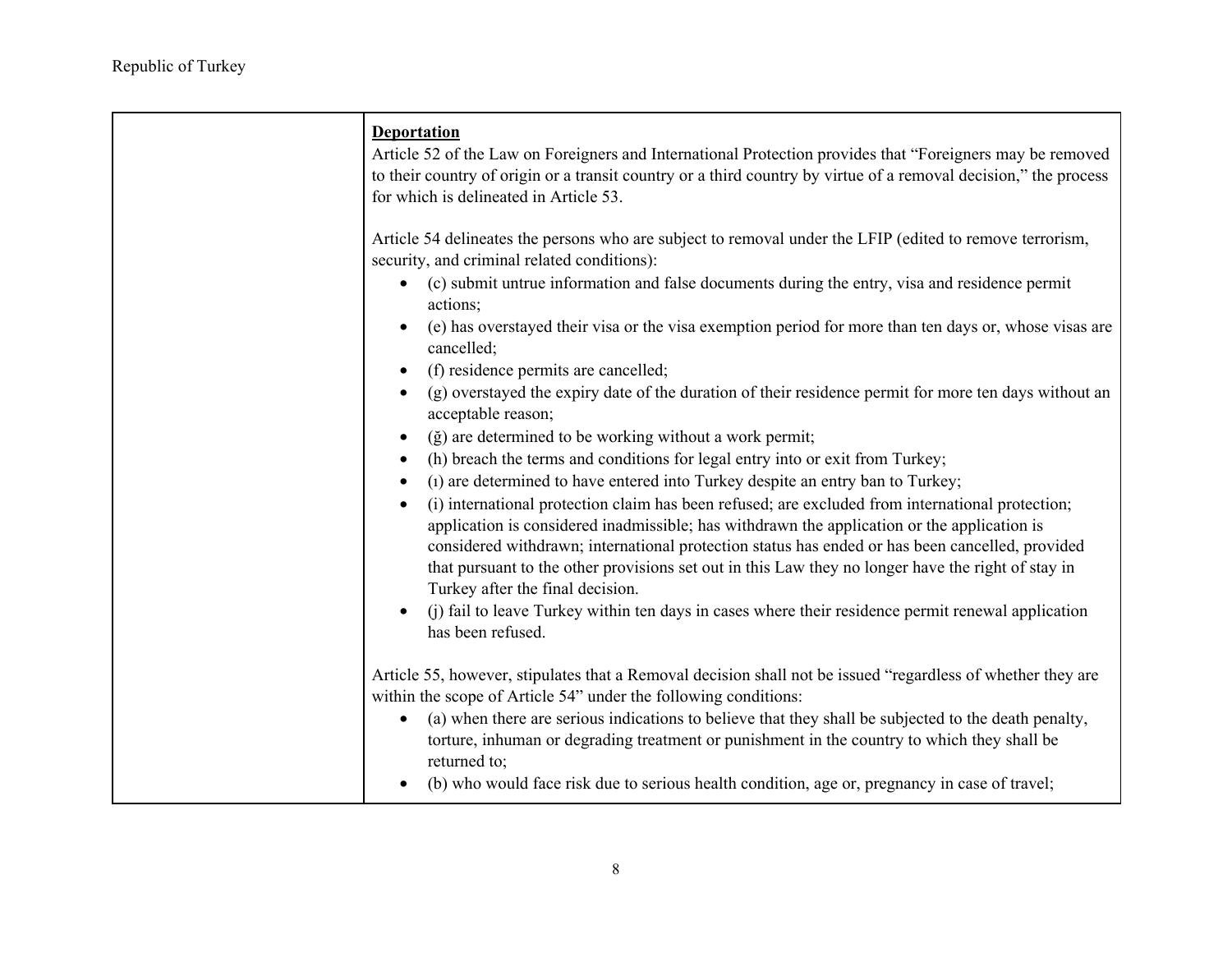|                                                                                                                                                                                                                                                                                         | (c) who would not be able to receive treatment in the country to which they shall be returned while<br>$\bullet$<br>undergoing treatment for a life threatening health condition;<br>(c) victims of human trafficking, supported by the victim's assistance programme;<br>$\bullet$<br>(d) victims of serious psychological, physical or sexual violence, until their treatment is completed<br>$\bullet$<br>See Law on Foreigners and International Protection (2013) 28615 (Turk.), available at<br>https://www.unhcr.org/tr/wp-content/uploads/sites/14/2017/04/LoFIP ENG DGMM revised-2017.pdf.                                           |
|-----------------------------------------------------------------------------------------------------------------------------------------------------------------------------------------------------------------------------------------------------------------------------------------|-----------------------------------------------------------------------------------------------------------------------------------------------------------------------------------------------------------------------------------------------------------------------------------------------------------------------------------------------------------------------------------------------------------------------------------------------------------------------------------------------------------------------------------------------------------------------------------------------------------------------------------------------|
|                                                                                                                                                                                                                                                                                         | <b>Detention</b><br>The Law on Foreigners and International Protection provides several grounds for pre-removal<br>administrative detention, as well as grounds for administrative detention of asylum seekers and people in<br>international protection procedures. Article 57 subsection 2 stipulates that detention can be ordered for<br>"those who may abscond or disappear, who violate rules for entry into and exit from Turkey, who use<br>fraudulent or unfounded documents, who do not leave Turkey in the granted period without an acceptable<br>excuse, who constitute a threat to public order and security or public health." |
|                                                                                                                                                                                                                                                                                         | Article 57 subsection 3 delineates the maximum length of detention, providing that "the duration of<br>administrative detention in removal centres shall not exceed six months." But this subsection permits this<br>period to "be extended for a maximum of six additional months" in cases where "the removal cannot be<br>completed due to the foreigner's failure of cooperation or providing correct information or documents about<br>their country of origin."                                                                                                                                                                         |
|                                                                                                                                                                                                                                                                                         | See Law on Foreigners and International Protection (2013) 28615 (Turk.), available at<br>https://www.unhcr.org/tr/wp-content/uploads/sites/14/2017/04/LoFIP ENG DGMM revised-2017.pdf.                                                                                                                                                                                                                                                                                                                                                                                                                                                        |
| What organizations exist in-<br>country that can help displaced<br>people seek available<br>protections? What other<br>organizations in the country<br>may be able to help displaced<br>people access services and<br>rights, even if their mission is<br>not to specifically work with | 1. Association for Solidarity with Asylum Seekers and Migrants (ASAM)<br>Provides psycho-social counselling, legal counselling, health and reproductive counselling, educational<br>activities, and social activities for asylum-seekers and refugees.<br>http://sgdd.org.tr/where-we-work/<br>$\bullet$<br>ASAM has 72 offices in 46 provinces in Turkey. Using the website, you can find the contact<br>$\bullet$<br>information and location of the closest ASAM office.<br>2. Human Resources Development Foundation (HRDF)                                                                                                               |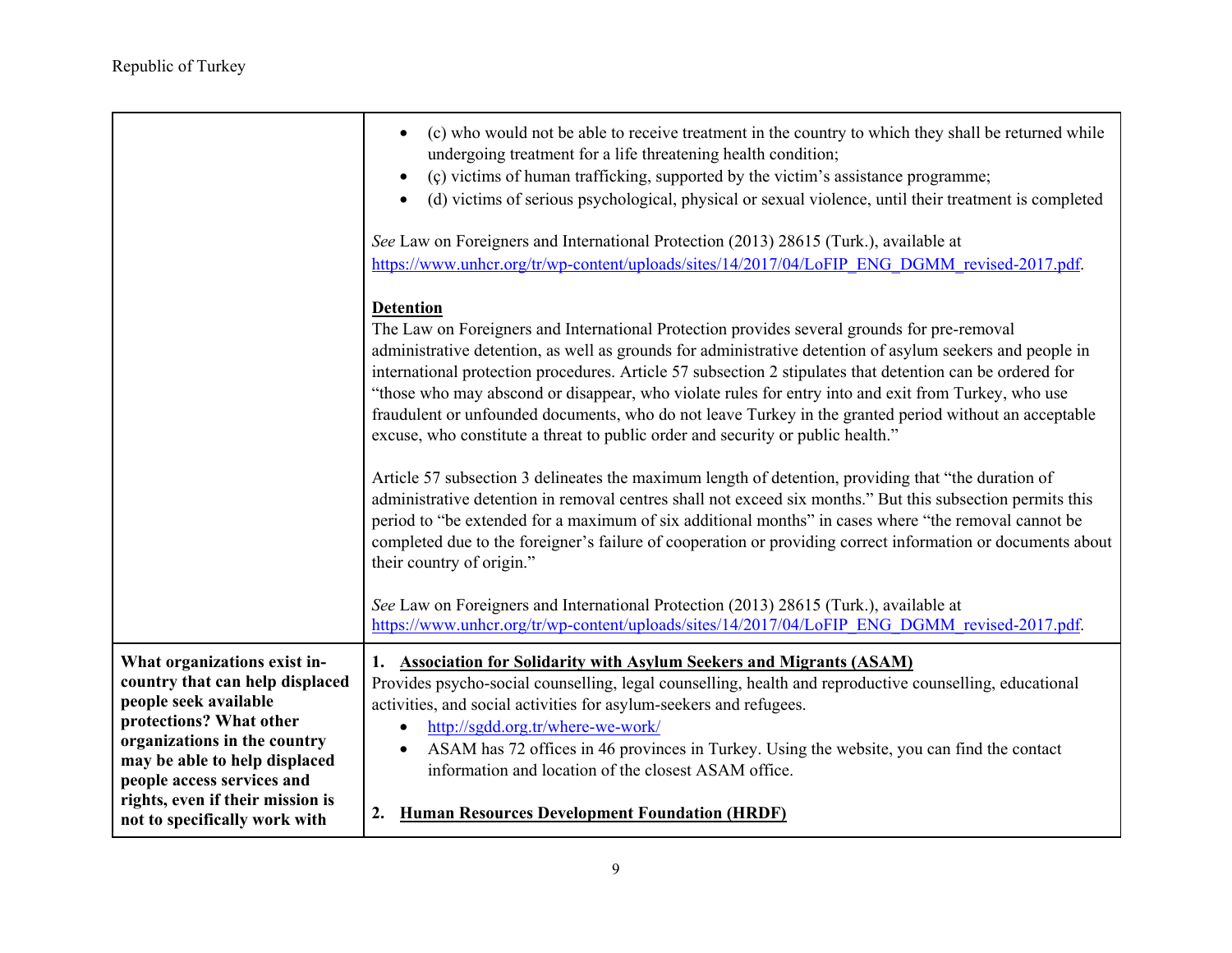| refugees and displaced people? | Social workers in seven provinces work with local authorities to establish and strengthen the rights of |
|--------------------------------|---------------------------------------------------------------------------------------------------------|
|                                | refugees.                                                                                               |
|                                | $A$ ğrı<br>$\bullet$                                                                                    |
|                                | o Leylek Pınar Mah. Cumhuriyet Cad.                                                                     |
|                                | Günakın İş Merkezi Kat:1 No:8 Ağrı<br>$\circ$                                                           |
|                                | Tel: (0541) 579 9404<br>$\circ$                                                                         |
|                                | <u>Ankara</u>                                                                                           |
|                                | Atatürk Bulvarı No:219/4 Kavaklıdere Çankaya/Ankara<br>$\circ$                                          |
|                                | Tel/Fax: (0312) 428 3011<br>$\circ$                                                                     |
|                                | Bilecik<br>$\bullet$                                                                                    |
|                                | O Gazipaşa Mah. Yahyabey Sok. No:13/1-2 Bilecik                                                         |
|                                | Tel/Fax: (0228) 212 1164<br>$\circ$                                                                     |
|                                | Eskişehir<br>$\bullet$                                                                                  |
|                                | Hoşnudiye Mah. İsmet İnönü-1 Cad. No:45/2 Tepebaşı/Eskişehir<br>$\circ$                                 |
|                                | Tel/Fax: (0222) 234 6442<br>$\circ$                                                                     |
|                                | İstanbul (HRDF Beyoglu)<br>$\bullet$                                                                    |
|                                | Asmalı Mescit Mah. Asmalı Mescit Cad. Nil Han No: 16 Kat: 1 Daire: 10-11<br>$\circ$                     |
|                                | Beyoğlu/İstanbul                                                                                        |
|                                | Tel: (0212) 254 1776<br>$\circ$                                                                         |
|                                | o Fax: (0212) 254 1732                                                                                  |
|                                | <b>Istanbul (HRDF Esenler) (Support Office for Syrian Refugees)</b><br>$\bullet$                        |
|                                | o Kazim Karabekir Mah. 1001. Sok. No:2 Esenler/Istanbul                                                 |
|                                | Tel: (0212) 562 5062<br>$\circ$                                                                         |
|                                | Fax: (0212) 562 5067<br>$\circ$                                                                         |
|                                | Kütahya                                                                                                 |
|                                | Saray Mah. Mahvel Sok. No: 68 A Blok Kat: 1 Daire:4 Merkez/Kütahya<br>$\circ$                           |
|                                | Tel/Fax: (0274) 223 2627<br>$\circ$                                                                     |
|                                | Van<br>$\bullet$                                                                                        |
|                                | Hafıziye Mah. Kazım Karabekir Bulvarı F1 Kaya İş Merkezi No:150/1<br>$\circ$                            |
|                                | Kat:2 Daire: 10 İpekyolu/Van<br>$\circ$                                                                 |
|                                | Tel/Fax: (0432) 216 0534<br>$\circ$                                                                     |
|                                |                                                                                                         |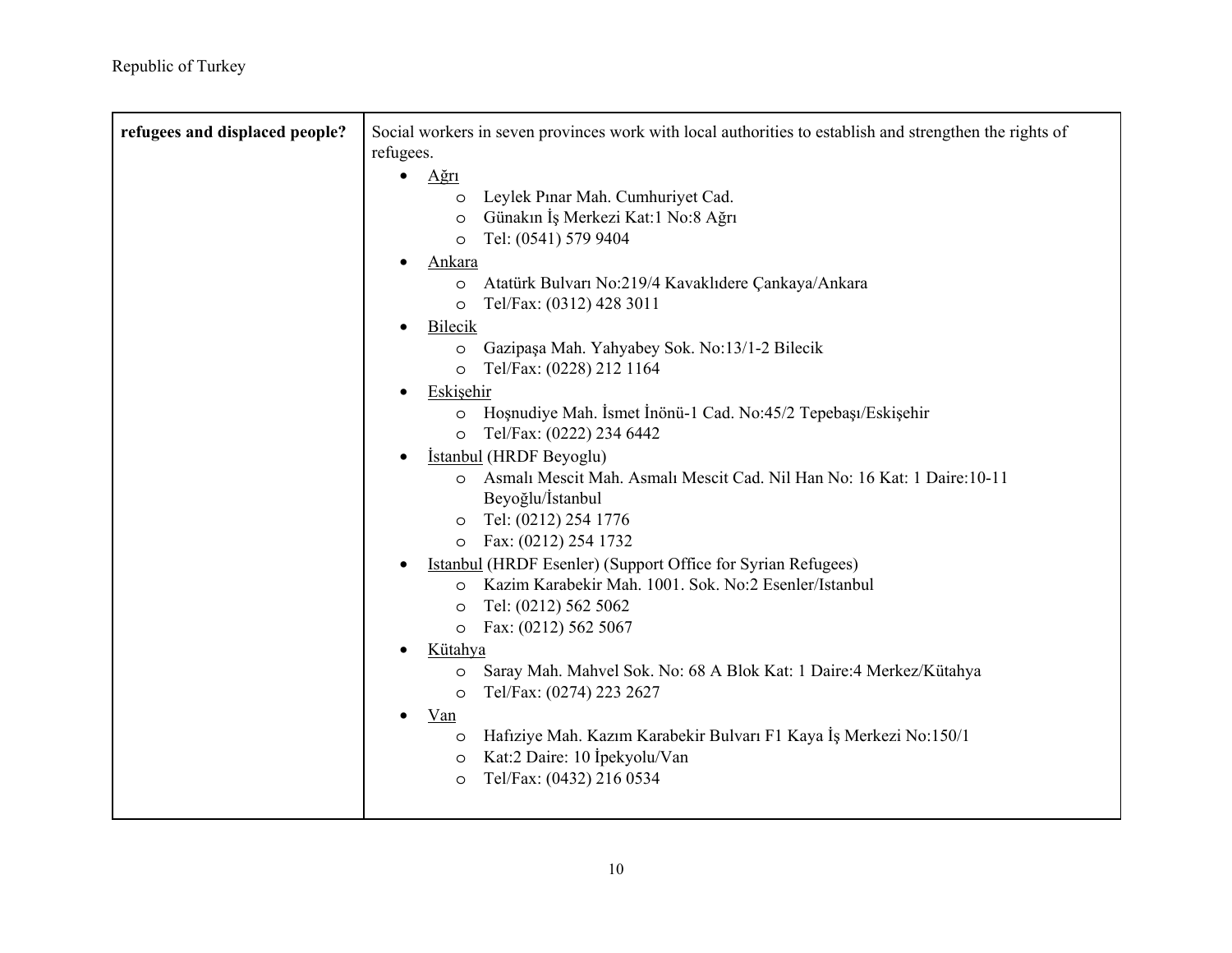| 3. Union of Turkish Bar Association<br>Refugees have the right to approach and request legal aid from Bar Associations for any legal dispute.<br>Legal Aid, UNHCR Turkey, https://help.unhcr.org/turkey/social-economic-and-civil-matters/legal-aid/ (last<br>visited July 30, 2021). Refugees can contact their local Turkish Bar Association to inquire about legal aid.<br>https://www.barobirlik.org.tr/<br>$\bullet$                                                                                                                      |
|------------------------------------------------------------------------------------------------------------------------------------------------------------------------------------------------------------------------------------------------------------------------------------------------------------------------------------------------------------------------------------------------------------------------------------------------------------------------------------------------------------------------------------------------|
| 4. Emergency Social Safety Net (ESSN)<br>ESSN is an unrestricted cash assistance program to cover the basic needs of people living outside of camps<br>under temporary or international protection in Turkey. Eligible families receive a card loaded monthly with<br>120 Turkish Liras per family member.<br>https://www.kizilay.org.tr/kizilaykart-SUY/<br>$\bullet$                                                                                                                                                                         |
| 5. Violence Prevention and Monitoring Centre (SÖNİM)                                                                                                                                                                                                                                                                                                                                                                                                                                                                                           |
| SÖNİM is a free shelter for those facing gender-based violence in Istanbul.                                                                                                                                                                                                                                                                                                                                                                                                                                                                    |
| Address:<br>$\bullet$                                                                                                                                                                                                                                                                                                                                                                                                                                                                                                                          |
| O Yeşilköy Mahallesi Halkalı Caddesi No:30                                                                                                                                                                                                                                                                                                                                                                                                                                                                                                     |
|                                                                                                                                                                                                                                                                                                                                                                                                                                                                                                                                                |
| Bakırköy/İSTANBUL<br>$\circ$                                                                                                                                                                                                                                                                                                                                                                                                                                                                                                                   |
| Phone: 0 (212) 465 21 96<br>$\circ$                                                                                                                                                                                                                                                                                                                                                                                                                                                                                                            |
| 0 (212) 465 21 97<br>$\circ$                                                                                                                                                                                                                                                                                                                                                                                                                                                                                                                   |
| 0.5498067948                                                                                                                                                                                                                                                                                                                                                                                                                                                                                                                                   |
| 6. Afghan Refugee Solidarity Association (ARSA)<br>Provides social and legal support for Afghan refugees and asylum seekers in Turkey with the mission to<br>integrate them into Turkish social life. They provide language and arts and crafts courses, translation<br>services, and humane aid, among other services.<br>https://arsa.org.tr/EN<br>$\bullet$<br>Address:<br>Gevher Nesibe Mah. Atatürk bulvarı. NO: 62/2 Kocasinan Kayseri<br>O<br>Phone: +90 352 222 54 81<br>$\circ$<br>Email: $info(\hat{\omega})$ arsa.org.tr<br>$\circ$ |
|                                                                                                                                                                                                                                                                                                                                                                                                                                                                                                                                                |